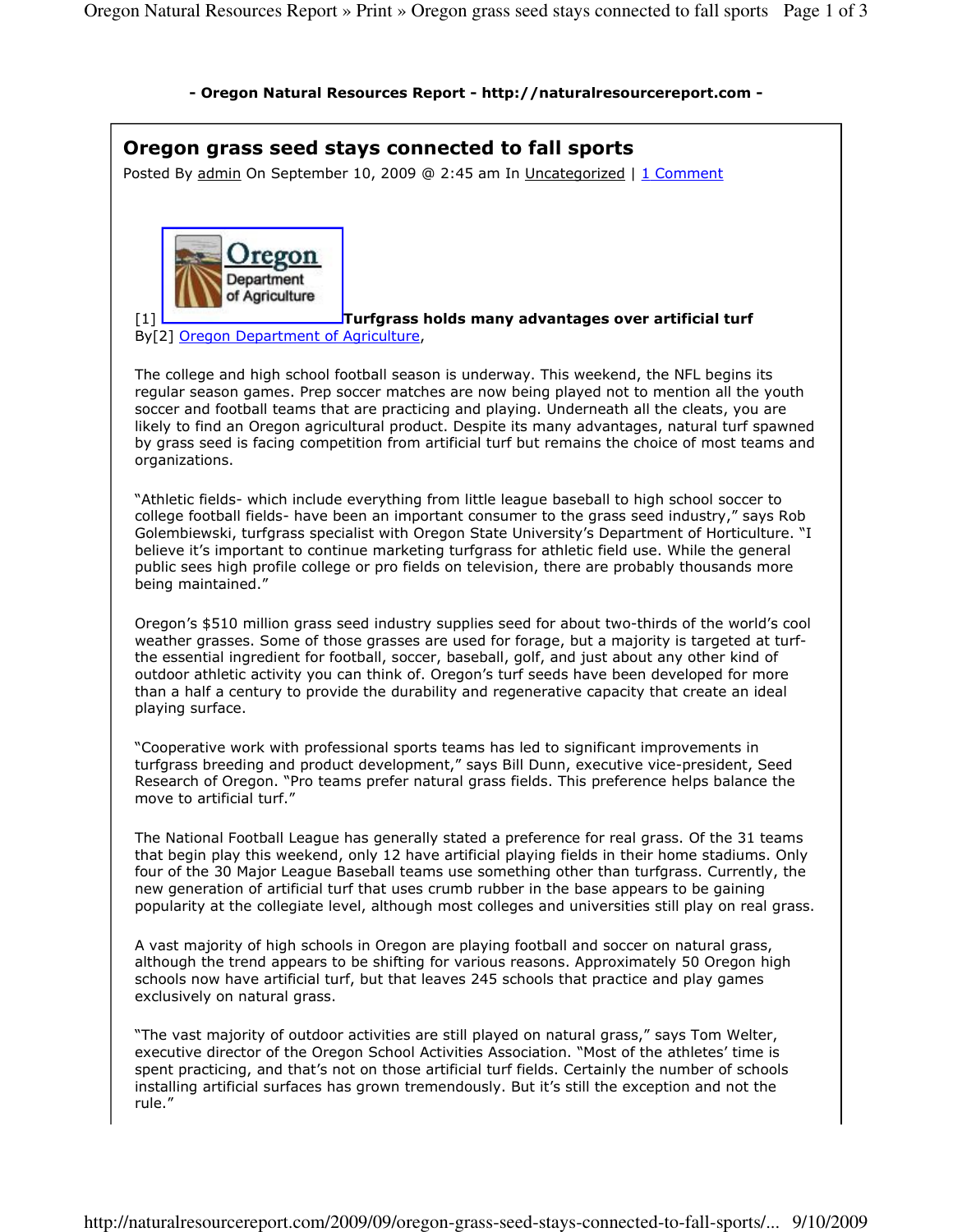Because of the expense of artificial turf, any schools contemplating the switch can only afford to replace the surface of the main stadium area and not any of the practice fields. Proponents say teams can play on the artificial turf repeatedly- several days a week- and the rain that falls later in the season will not lead to a torn up or muddy field in need of restoration. In fact, both OSU and the University of Oregon, each located in the heart of grass seed production, have artificial turf installed at Reser and Autzen stadiums respectively. The heavy use both receive during inclement weather has led to the choice of foregoing turfgrass playing surfaces.

But supporters of the real grass believe maintenance and long-term costs are reduced.

"If school districts look at the data that is available, they will find that when maintenance and construction costs are combined, natural grass fields generally average out to less cost per year than artificial fields," says OSU's Golembiewski. "In addition, with continuing efforts to go green and increase sustainability in our communities, a synthetic turf is a move in the wrong direction. While synthetic fields do not require fertilizer or pesticides, they are made of plastic and then filled with pulverized rubber particles. They are in need of disposal when the field reaches its life capacity of eight to ten years. And they need similar irrigation amounts as a natural grass field since both need water in the warmer months."

Environmental advantages of turfgrass include the absorption of carbon dioxide emissions and its corresponding release of oxygen into the atmosphere. Real grass also provides a filtering system for water and air pollution. The amount of heat radiated by artificial turf is in contrast to the cooler surface and air temperature above the canopy of turfgrass.

Polls have shown that most athletes prefer turfgrass and feel that it is easier on their bodies. Studies support the claim that real grass reduces the potential for injury and lessens the chance of infections. Grass fields "give" when the player turns or makes a cut, while artificial turf does not. A University of Iowa study showed that NFL teams had more major knee injuries on artificial turf when compared to natural grass. Turf burns and the malady known as turf-toe are unique to artificial surfaces.

A year ago, Oregon grass seed farmers essentially provided the natural playing surfaces for many of the sports venues at the Olympic Games in Beijing, China.

"In all likelihood, any kind of world class athletic event played or contested on grass is done thanks to Oregon grass seed," says Dalton Hobbs, assistant director of the Oregon Department of Agriculture. "We can point with pride to the Rose Bowl in football, World Cup soccer competition, golf championships like the U.S. Open and The Masters- these are events played on a turf product that has Oregon written all over it."

Research continues on developing turfgrass varieties that are more drought-tolerant, weartolerant, and recover more quickly from damage or heavy use. In the meantime, the current oversupply of some grass species makes every customer important to the industry, including those who are responsible for athletic fields.

For more information, contact Bruce Pokarney at (503) 986-4559.

Article printed from Oregon Natural Resources Report: http://naturalresourcereport.com

URL to article: http://naturalresourcereport.com/2009/09/oregon-grass-seed-staysconnected-to-fall-sports/

URLs in this post: